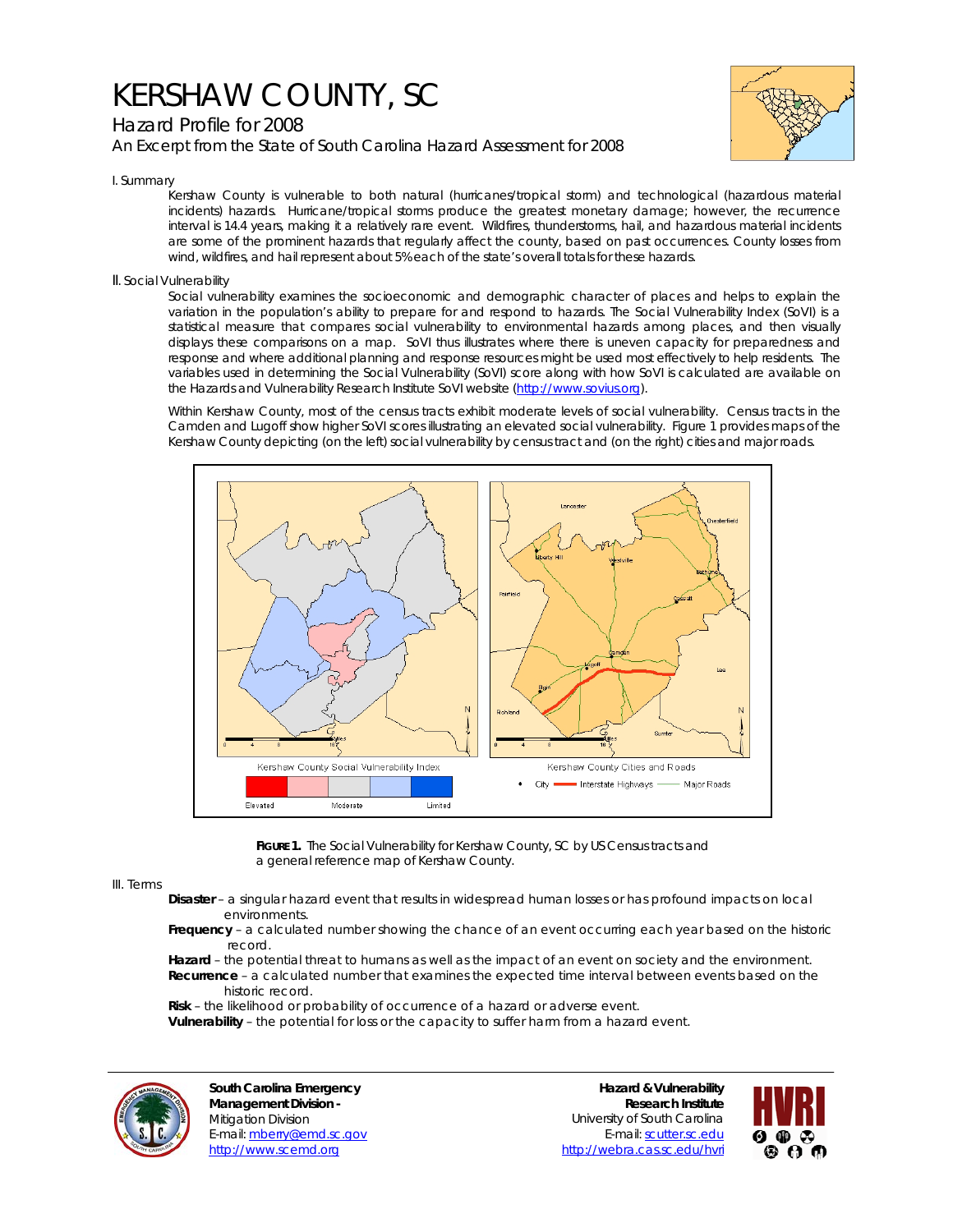## IV. Hazard Identification

The estimated recurrence of a hazard is a useful element (based on event frequency) for distinguishing between infrequent hazards like earthquakes, and frequent hazards such as hazardous materials incidents or traffic accidents. The most common hazard events in Kershaw County are hazardous material accidents, severe thunderstorms and wind, hail, and wildfires. Earthquakes and drought are hazards with the lowest recurrence intervals. The recurrence and hazard frequency table can be seen in Table 1.

| Hazard <sup>a</sup>                                                                                                                                                                                                                               | <b>Number of</b><br><b>Events</b> | <b>Years in</b><br><b>Record</b>                                                                                                                                             | Recurrence<br>Interval<br>(Years) | <b>Hazard Frequency</b><br>(Percent Chance<br>per Year) |
|---------------------------------------------------------------------------------------------------------------------------------------------------------------------------------------------------------------------------------------------------|-----------------------------------|------------------------------------------------------------------------------------------------------------------------------------------------------------------------------|-----------------------------------|---------------------------------------------------------|
| <b>Coastal Events</b>                                                                                                                                                                                                                             |                                   |                                                                                                                                                                              |                                   |                                                         |
| Hurricane/Tropical Storm                                                                                                                                                                                                                          | 10                                | 158                                                                                                                                                                          | 15.80                             | 6.33                                                    |
| Ocean & Lake Surfb                                                                                                                                                                                                                                | $\mathbf{1}$                      | 16                                                                                                                                                                           | 16.00                             | 6.25                                                    |
| Waterspout                                                                                                                                                                                                                                        | $\Omega$                          | 16                                                                                                                                                                           | $\star$                           | $\star$                                                 |
| <b>Dam Failure</b>                                                                                                                                                                                                                                | ÷.                                | ÷                                                                                                                                                                            |                                   |                                                         |
| <b>Drought</b>                                                                                                                                                                                                                                    | 1                                 | 59                                                                                                                                                                           | 59.00                             | 1.69                                                    |
| <b>Flood</b>                                                                                                                                                                                                                                      | 9                                 | 59                                                                                                                                                                           | 6.56                              | 15.25                                                   |
| Fog                                                                                                                                                                                                                                               | $\overline{O}$                    | 12                                                                                                                                                                           | $\star$                           | $\star$                                                 |
| <b>Geophysical Events</b>                                                                                                                                                                                                                         |                                   |                                                                                                                                                                              |                                   |                                                         |
| Avalanche                                                                                                                                                                                                                                         | $\Omega$                          | 49                                                                                                                                                                           | $\star$                           | $\star$                                                 |
| Earthquake                                                                                                                                                                                                                                        | 3                                 | 310                                                                                                                                                                          | 103.33                            | 0.97                                                    |
| Landslide                                                                                                                                                                                                                                         | $\overline{0}$                    | 49                                                                                                                                                                           | $\star$                           |                                                         |
| <b>Human-Induced Events</b>                                                                                                                                                                                                                       |                                   |                                                                                                                                                                              |                                   |                                                         |
| <b>Civil Disturbance</b>                                                                                                                                                                                                                          | $\overline{\phantom{a}}$          | $\overline{\phantom{a}}$                                                                                                                                                     |                                   |                                                         |
| Hazardous Materials (Hazmat)                                                                                                                                                                                                                      | 154                               | 22                                                                                                                                                                           | < 0.50                            | 700.00**                                                |
| <b>Nuclear Power Plant</b>                                                                                                                                                                                                                        | $\overline{0}$                    | 8                                                                                                                                                                            | $\star$                           |                                                         |
| Terrorism                                                                                                                                                                                                                                         | $\Omega$                          | 29                                                                                                                                                                           | $\star$                           | $\star$                                                 |
| <b>Transportation (Motor Vehicle)</b>                                                                                                                                                                                                             | 10,571                            | 10                                                                                                                                                                           | < 0.50                            | 105,710.00**                                            |
| <b>Severe Thunderstorm Events</b>                                                                                                                                                                                                                 |                                   |                                                                                                                                                                              |                                   |                                                         |
| <b>Funnel Cloud</b>                                                                                                                                                                                                                               | $\Omega$                          | 16                                                                                                                                                                           | $\star$                           | $\star$                                                 |
| Hail                                                                                                                                                                                                                                              | 75                                | 59                                                                                                                                                                           | 0.79                              | 127.12**                                                |
| <b>Heavy Precipitation</b>                                                                                                                                                                                                                        | $\mathbf{1}$                      | 15                                                                                                                                                                           | 15.00                             | 6.67                                                    |
| Lightning                                                                                                                                                                                                                                         | $\overline{2}$                    | 16                                                                                                                                                                           | 8.00                              | 12.50                                                   |
| Thunderstorm & Wind                                                                                                                                                                                                                               | 141                               | 59                                                                                                                                                                           | < 0.50                            | 238.98**                                                |
| Tornado                                                                                                                                                                                                                                           | 23                                | 59                                                                                                                                                                           | 2.57                              | 38.98                                                   |
| <b>Temperature Extremes</b>                                                                                                                                                                                                                       | 3                                 | 16                                                                                                                                                                           | 5.337                             | 18.75                                                   |
| <b>Wildfire</b>                                                                                                                                                                                                                                   | 2,233                             | 21                                                                                                                                                                           | < 0.50                            | 10,633.33**                                             |
| Winter Weather (Snow & Ice)                                                                                                                                                                                                                       | 11                                | 59                                                                                                                                                                           | 5.36                              | 18.64                                                   |
| a Data Sources: National Climatic Data Center<br>(www.ncdc.noaa.gov/cgi-win/wwcgi.dll?wwEvent~Storm);<br>National Geophysical Data Center<br>(www.ngdc.noaa.gov/hazard/<br><sup>b</sup> Includes coastal flooding, coastal erosion, coastal winds |                                   | Unable to calculate (cannot divide by zero)<br>** Percent is greater than 100.00, therefore hazard can be<br>expected to occur more than once per year<br>- Data Unavailable |                                   |                                                         |

| <b>TABLE 1.</b> The Hazard Profile for Kershaw County, SC. |  |
|------------------------------------------------------------|--|
|------------------------------------------------------------|--|

V. Hazard Loss Information

When compared to South Carolina as a whole, Kershaw County has a higher probability of loss-producing hail, heat, wildfire, and winter weather events. This comparison between the county and state in Figure 2 (page 3) shows hazards that exceeded the state mean in red type. Thunderstorms and wind events are well below the state mean indicating that these hazards have historically produced fewer losses for the county when compared to the state as a whole.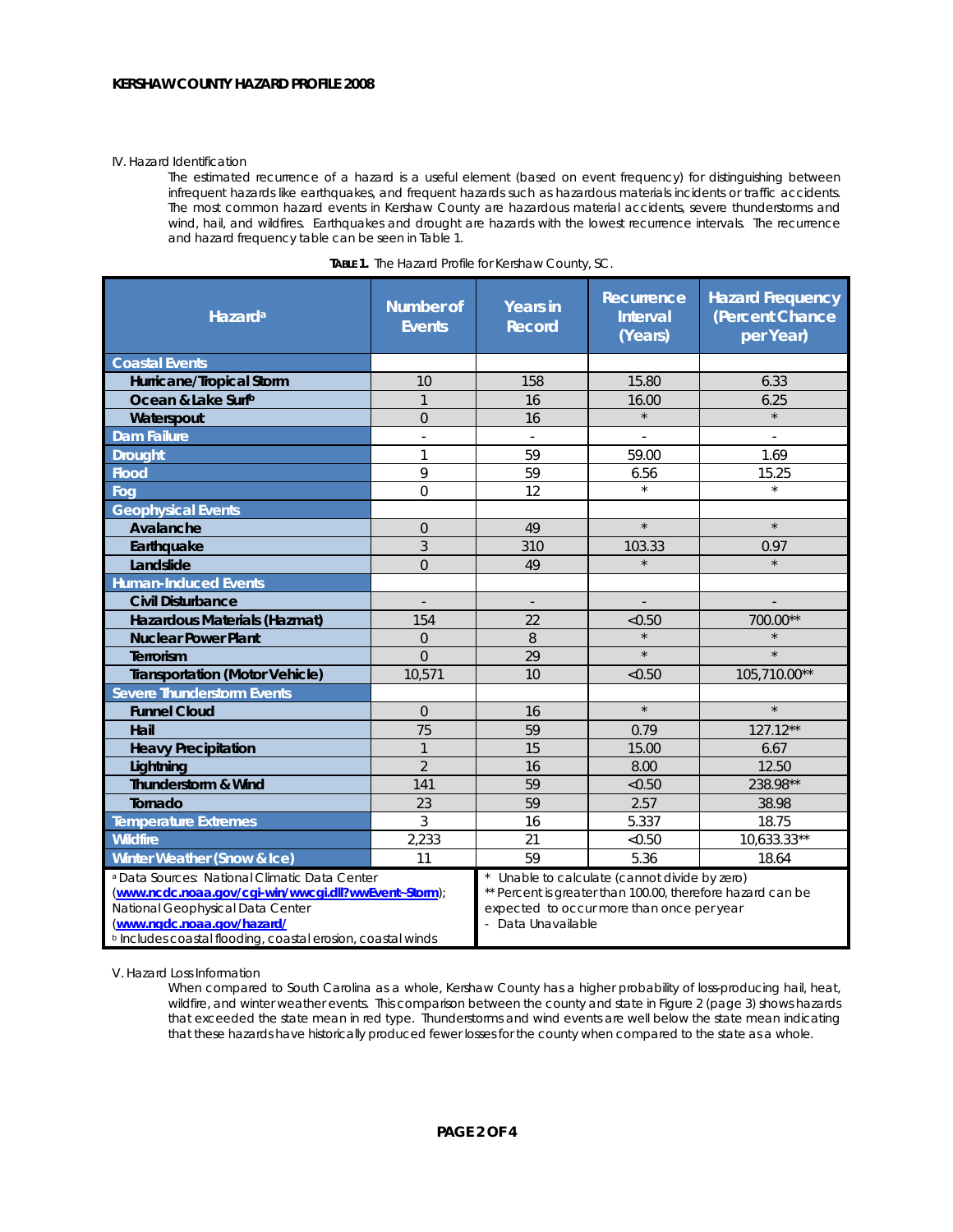

**M** Kershaw ■ State Mean

FIGURE 2. The historic loss causing hazard frequency between 1960 and 2008 for Kershaw County compared to South Carolina as reported in SHELDUS. Percentage numbers indicated in red are when the county total exceeds the state mean. Also, a hazard that is identified in the National Climatic Data Center Storm Data reports as a multiple event hazard (flooding, winter weather, coastal storm), and given a statewide or regional location, the impact of the event is equally distributed amongst the counties involved.

Another way of determining how vulnerable a county is to particular hazards is by examining the amount of damage caused by past events. In Figure 3 (page 4), the cumulative amount of damage from 1960 to 2008 based on twelve hazard types is computed from the Hazards and Vulnerability Research Institute's SHELDUS database (available at http://www.sheldus.org). The historic losses in Kershaw County exceed \$161 million, and are largely due to hurricanes and tropical storms, followed by drought, winter weather, and heat. Hurricane/tropical storm represented 60% of the damage in Kershaw County. While significant for the county, these cumulative losses represent 1.7% of the state's total overall. Kershaw County hall losses account for 6% of the state's total damages from hall related events.